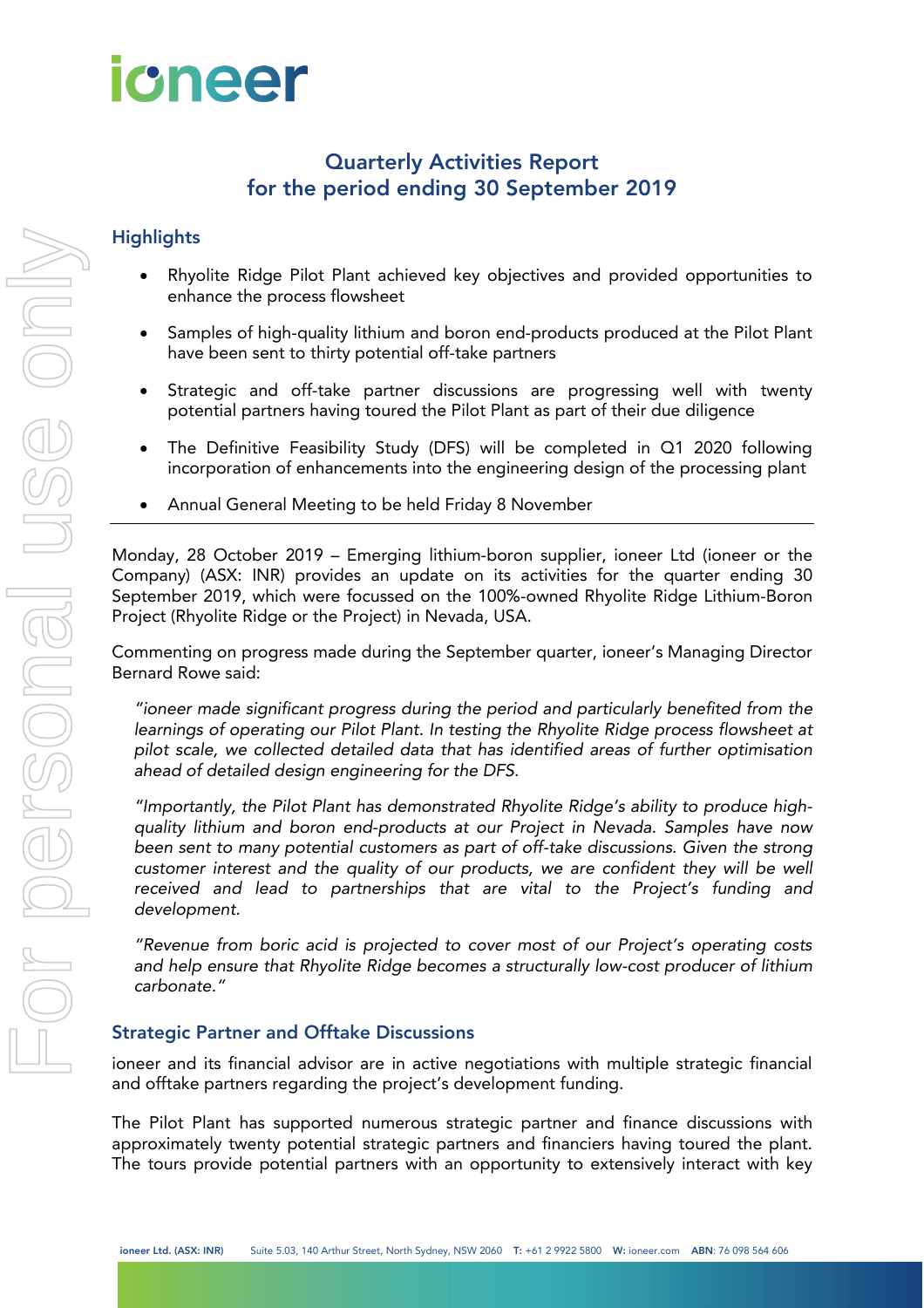members of ioneer's technical and commercial teams and gain a deeper understanding of ioneer's commitment to technical excellence.

Product samples from the Pilot Plant have been sent to over 30 potential customers around the world for evaluation as part of multiple off-take negotiations which are currently ongoing.

#### Pilot Plant Operations

During the quarter, an initial 30 tonnes of Rhyolite Ridge lithium-boron (searlesite) ore was processed through the Pilot Plant.

The Pilot Plant achieved its core objectives:

- 1. Simulation of the process flowsheet in a continuous cycle to:
	- o optimise and finalise the flowsheet for the DFS; and
	- o collect the data required for detailed design and engineering of the process plant;
- 2. Production of high-quality boric acid and lithium carbonate to support our global off-take marketing activities; and
- 3. Demonstration of the process plant to potential strategic and financing partners.

Kemetco Research Inc is operating the Pilot Plant and is one of Canada's largest privatelyowned contract research and development laboratories, specialising in extractive metallurgy, chemical processing and specialty chemical analysis.

#### Rhyolite Ridge Pilot Plant at Kemetco in Vancouver, Canada

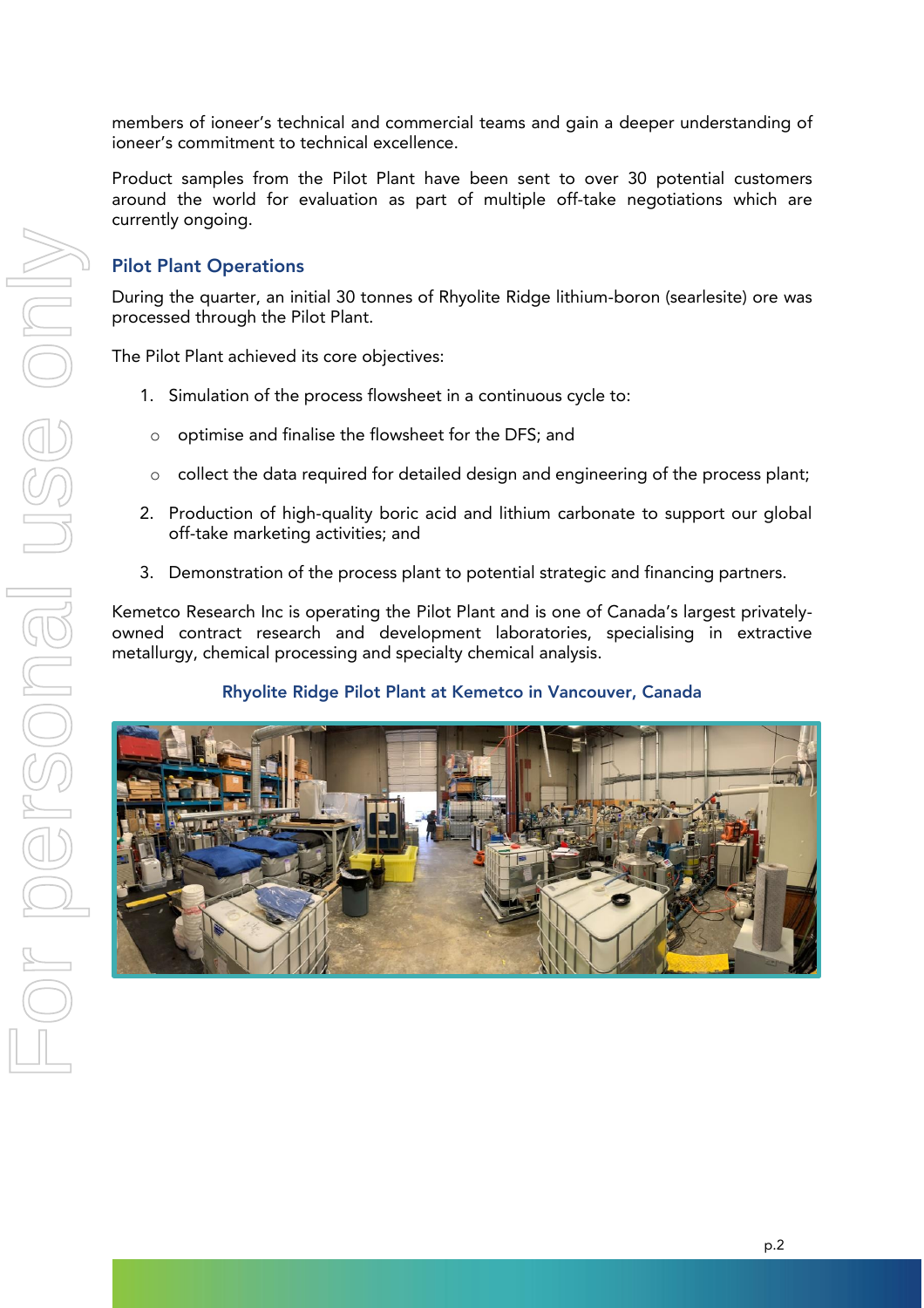#### Boron and Lithium Samples from Rhyolite Ridge Pilot Plant



*Premium quality (>99.9%) boric acid samples ready for shipping.*



*Premium quality technical-grade (>98.5%) lithium carbonate samples ready for shipping.*

The key insights from the Pilot Plant operation have allowed for specific areas to be further refined and optimised:

- acid and lime consumption;
- materials of construction including metal alloys; and
- washing and dewatering of impurity crystals and related equipment selection.

A video of the Rhyolite Ridge Pilot Plant is available at [www.ioneer.com/investors/videos.](http://www.ioneer.com/investors/videos)

#### Definitive Feasibility Study Progress and Completion

Most components of the DFS are near complete with only the lithium-boron processing areas to be optimised following completion of further Pilot Plant testwork.

Key parameters of the DFS are in-line with the Rhyolite Ridge PFS:

- Open-pit mine plan based on the June 2019 Mineral Resource with improved boron grades;
- Ore crush and vat sizing to provide high recoveries of lithium and boron into a pregnant leach solution; and
- Ore processing rate averaging 2.7 million tonnes per annum predicated on the onsite acid plant producing 3,500 tonnes per day.

The DFS has provided greater confidence in capital expenditure estimates, such as the sulphuric acid plant where firm bids have since been received.

The successful main run of ore through the Pilot Plant provided an opportunity for ioneer to optimise and simplify the Pre-Feasibility Study (PFS) process flowsheet, prior to completion of detailed engineering design of the process plant for the DFS.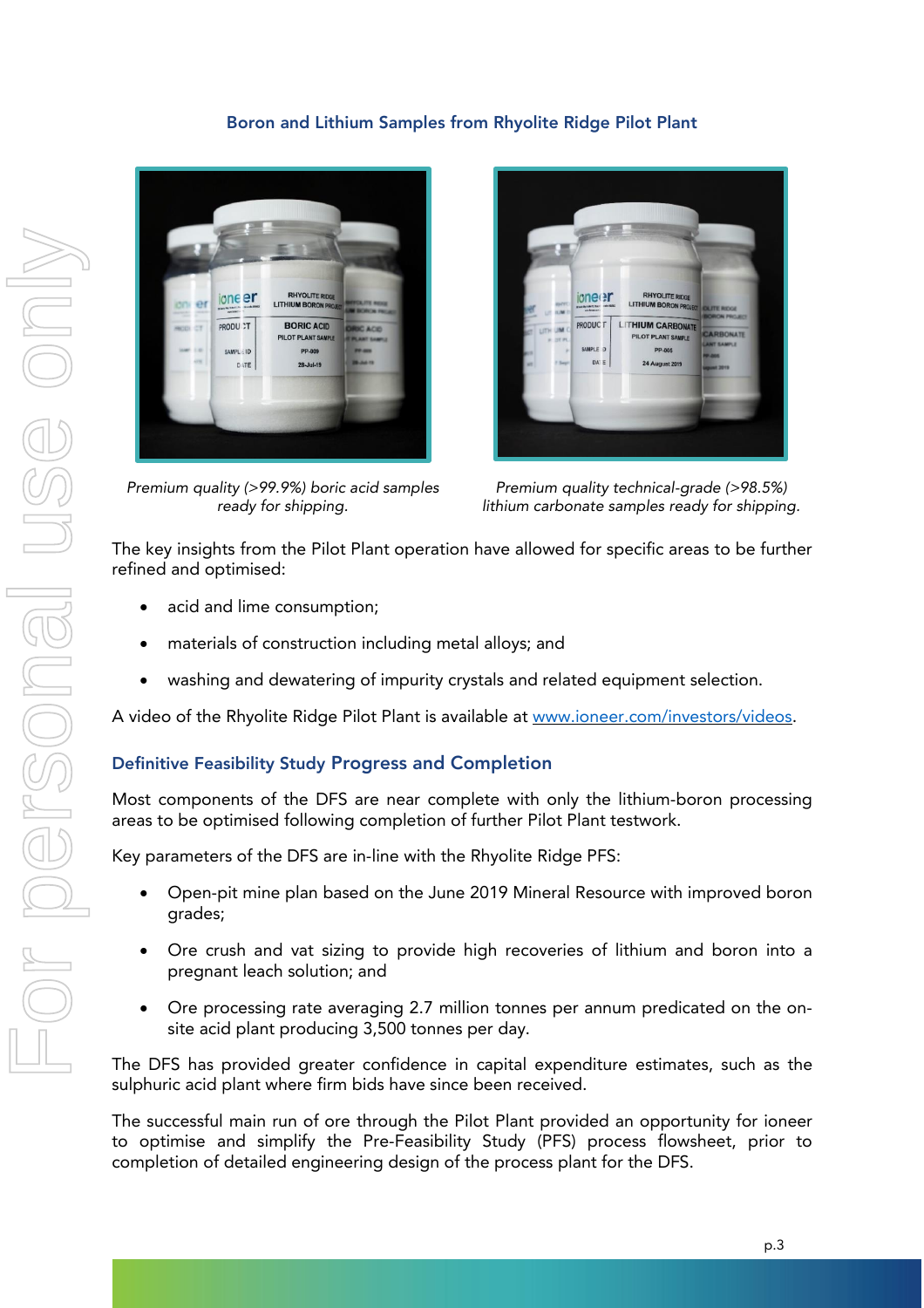Further testwork is expected to result in important but straightforward modifications to the flowsheet which will enhance and further optimise the commercial process. Optimising the process flowsheet and finalising equipment selection during the DFS is a prudent approach to development designed to minimise operational risks at commercial start-up and enhance Project economics.

As result of the additional Pilot Plant testwork and the ensuing engineering adjustments, the DFS will be completed in Q1 2020. This work on process modifications will not impede the off-take and strategic partner/financing discussions that are currently underway.

#### Upcoming Work Program

The work program over the coming months includes:

- Progressing discussions with potential off-take, financial and strategic partners with the assistance of a global investment bank. The range of partners includes companies involved in the lithium, boron, electricity and acid plant sectors;
- Completing further Pilot Plant testwork by the end of November;
- Making final adjustments to engineering design and delivering a robust DFS in Q1 2020; and
- Completing updated mine plan and Ore Reserve estimate;
- Completion of environment baseline studies and submittal of plan of operation.

# Corporate Activities

#### Annual General Meeting

The Company's 2019 Annual General Meeting would be held on Friday 8 November 2019 at 10:00 am at the Boardroom registry offices at Level 12, 225 George Street, Sydney NSW 2000. A copy of the Notice of Meeting and proxy form can be found on the Company website [www.ioneer.com](http://www.ioneer.com/).

The Company's Annual Report, Corporate Governance guide 2019 and Appendix 4G were released on 17 September 2019.

#### Expenditure

Expenditure during the September quarter totalled:

- \$13.4 million on exploration and evaluation; and
- \$1.5 million on corporate/administration/salaries (net of interest received).

Cash on hand at 30 September 2019 was \$34.7 million.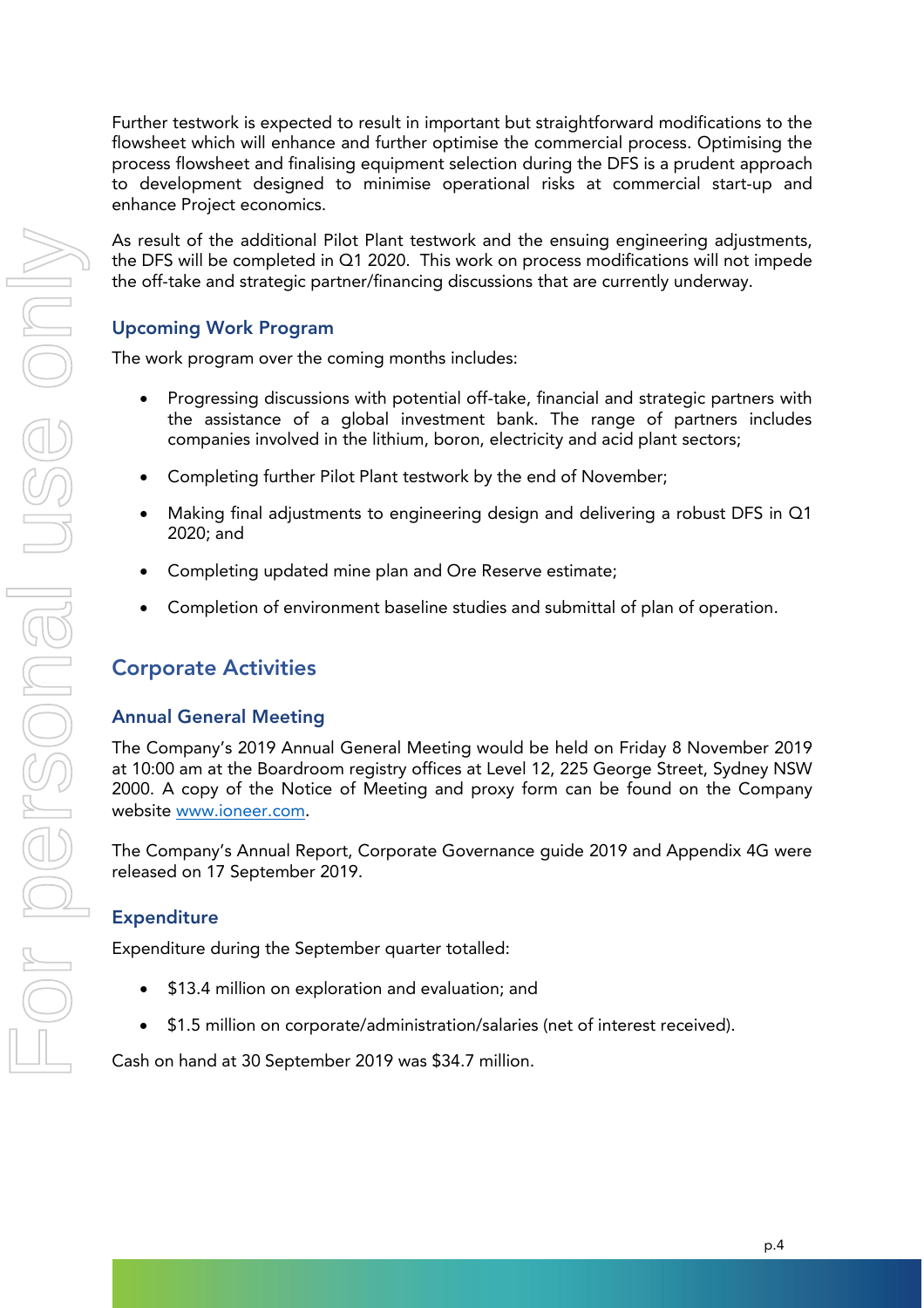### Capital Structure

At the end of the quarter, ioneer had on issue:

- 1.47 billion ordinary shares;
- 47.4 million options; and
- 1.5 million performance rights.

#### **Contacts**

Bernard Rowe **Catherine Strong** ioneer Limited Citadel Magnus T: +61 419 447 280 T: +612 8234 0100

Managing Director **Investor & Media Relations** E: browe@ioneer.com E: cstrong@citadelmagnus.com

#### About ioneer

The Company's 100%-owned Rhyolite Ridge Lithium-Boron Project in Nevada, USA provides a substantial foundation for ioneer to become a responsible and profitable producer of the materials necessary for a sustainable future.

The Rhyolite Ridge PFS demonstrated the Project's scale, long life and potential to become the lowest cost lithium producer in the world as well as the largest lithium producer in the United States.

With forecast annual production of 20,200 tonnes lithium carbonate and 173,000 tonnes boric acid, Rhyolite Ridge will be a globally significant producer of both lithium and boron.

Lithium and boron are both used in a diverse range of everyday items and innovative technologies that are essential to modern life and emerging clean technologies such as electric vehicles.

#### Recent Announcements

The table below lists announcements made by the Company during the quarter.

| <b>Date Released</b> | <b>Title</b>                                              |  |  |  |
|----------------------|-----------------------------------------------------------|--|--|--|
| 1 July 2019          | Change of Director's Interest Notice - Davies             |  |  |  |
| 4 July 2019          | Rhyolite Ridge Pilot Plant - First High-Purity Boric Acid |  |  |  |
| 6 August 2019        | Presentation at Diggers & Dealers Mining Forum            |  |  |  |
| 27 August 2019       | Pilot Plant Video                                         |  |  |  |
| 12 September 2019    | Date of 2019 Annual General Meeting                       |  |  |  |
| 17 September 2019    | Annual Report to Shareholders                             |  |  |  |
| 17 September 2019    | Corporate Governance Statement - 2019                     |  |  |  |
| 17 September 2019    | Appendix 4G                                               |  |  |  |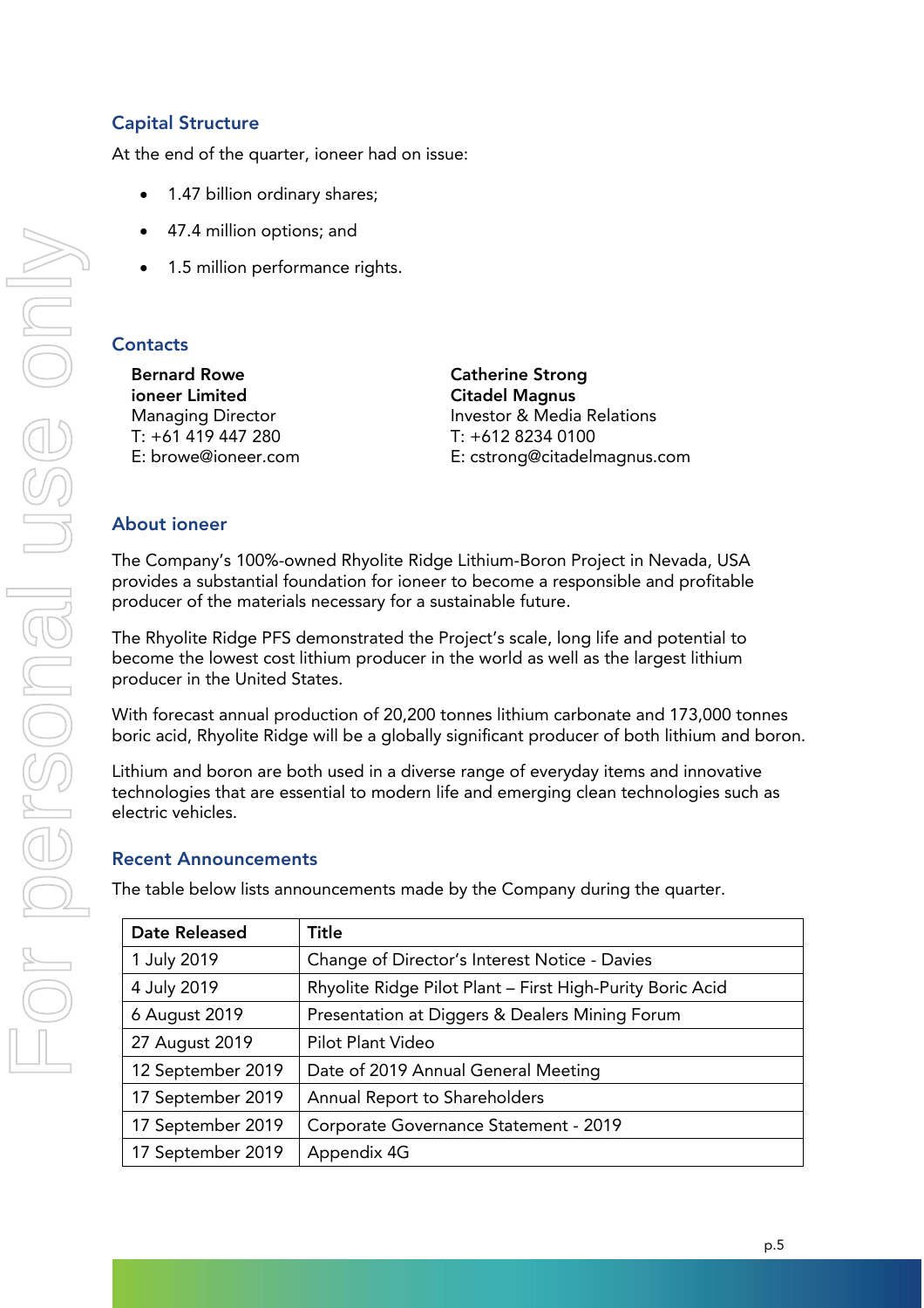#### Competent Persons Statement

The information in this report that relates to Exploration Results is based on information compiled by Bernard Rowe, a Competent Person who is a Member of the Australian Institute of Geoscientists. Bernard Rowe is a shareholder, employee and Managing Director of ioneer Ltd. Mr Rowe has sufficient experience that is relevant to the style of mineralisation and type of deposit under consideration and to the activity being undertaken to qualify as a Competent Person as defined in the 2012 Edition of the "Australasian Code for Reporting of Exploration Results, Mineral Resources and Ore Reserves" (JORC Code 2012). Bernard Rowe consents to the inclusion in the report of the matters based on his information in the form and context in which it appears.

In respect of Mineral Resources referred to in this report and previously reported by the Company in accordance with JORC Code 2012, the Company confirms that it is not aware of any new information or data that materially affects the information included in the public report titled "Rhyolite Ridge Mineral Resource Upgrade" dated 26 June 2019. Further information regarding the Mineral Resource estimate can be found in that report. All material assumptions and technical parameters underpinning the estimates in the report continue to apply and have not materially changed.

In respect of production targets referred to in this report and previously disclosed, the Company confirms that it is not aware of any new information or data that materially affects the information included in the public report titled "Outstanding Results from Rhyolite Ridge Pre-Feasibility" dated 23 October 2018. Further information regarding the production estimates can be found in that report. All material assumptions and technical parameters underpinning the estimates in the report continue to apply and have not materially changed.